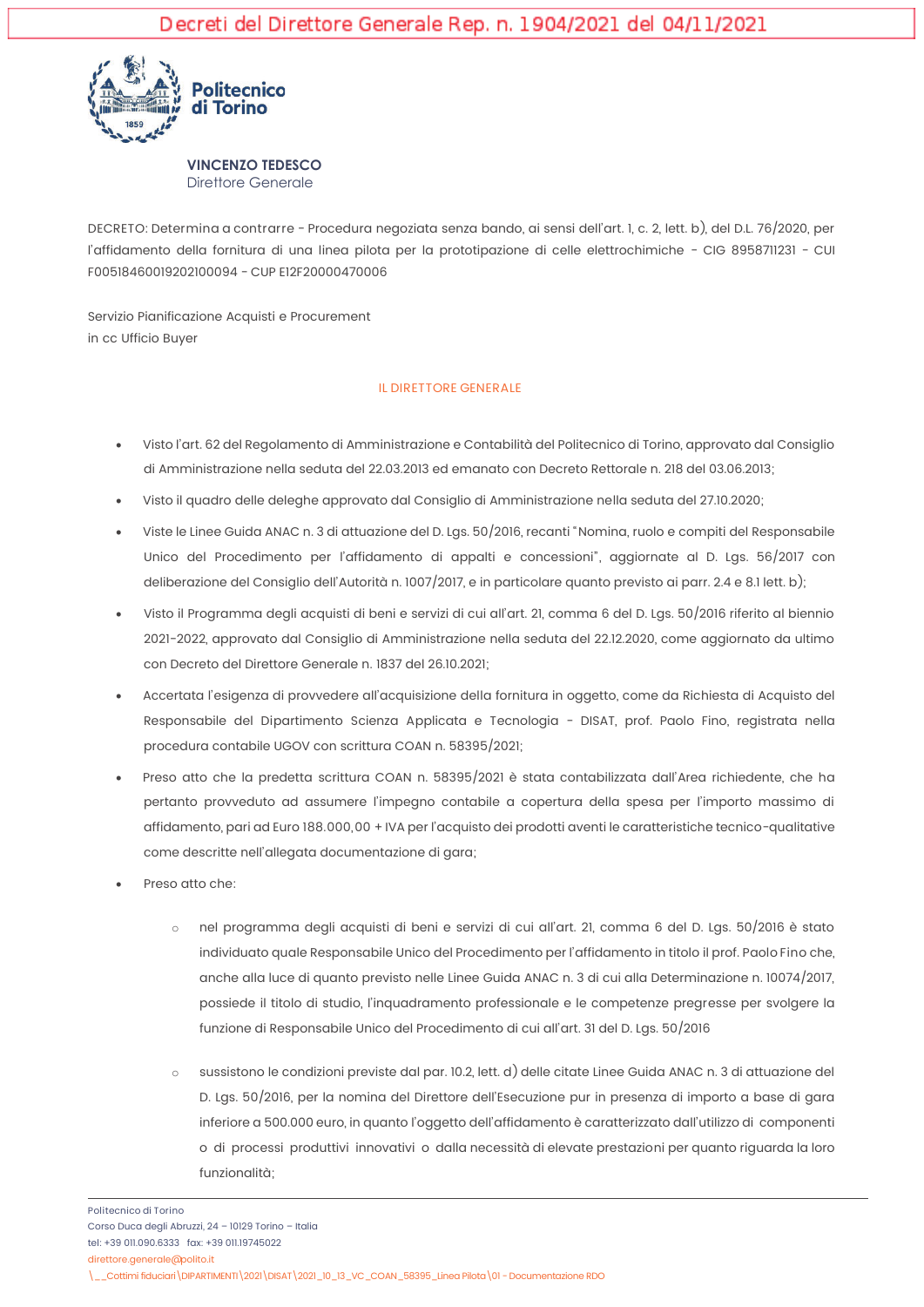

- il RUP ha proposto di individuare quale Direttore dell'Esecuzione del contratto, ai sensi dell'art. 101 del D.  $\sim$ Lgs. 50/2016, la prof.ssa Silvia Bodoardo, che possiede le competenze per svolgere la funzione di Direttore dell'Esecuzione del Contratto di cui all'art. 101 del D. Lgs. 50/2016
- Visti l'art. I. c. 449 della L. n. 296/2006. l'art. 26. c. 3. della L. n. 488/1999. l'art. I. c. 7. della L. n. 135/2012. l'art. 9. c. 3. del D.L. n. 66/2014, il DPCM 11.7.2018 e dato atto che, avuto riguardo all'oggetto, non sussiste l'obbligo di adesione alle convenzioni o accordi quadro attivate da Consip o dalla centrale di committenza regionale, o dei soggetti aggregatori, ed è pertanto consentita la procedura autonoma di cui al presente Decreto;
- Visto l'art. I, comma 450, della L. n. 296/2006, che prevede l'obbligo di ricorso al mercato elettronico della pubblica relativamente agli acquisti di beni e servizi di importo pari o superiore a 5.000 euro e di importo inferiore alla soglia di rilievo comunitari e dato atto che il bene oggetto dell'affidamento è negoziabile nel bando "Beni" - categoria merceologica "Ricerca, rilevazione scientifica e diagnostica";
- Visto l'art. 1, comma 1 e comma 2 lett. B del D.L. 76/2020 e come successivamente modificato dal D.L. 77/2021 e ritenuto:
	- di espletare la procedura negoziata ivi prescritta mediante RDO aperta sulla piattaforma MEPA, al fine  $\sim$ di assicurare la massima apertura alla concorrenza e l'ottimale attuazione del principio di economicità;
	- che la predetta modalità di selezione del contraente consenta comunque la conclusione della  $\circ$ procedura nel termine di quattro mesi dalla data di avvio del procedimento alla individuazione definitiva del contraente, rispettando la finalità acceleratoria e semplificatoria che caratterizza il regime speciale transitorio introdotto dal D.L. 76/2020 fino al 31.12.2021;
- Dato atto che la prestazione che si intende acquisire non si configura quale artificioso frazionamento di una pi $\overline{v}$ ampia prestazione contrattuale di importo complessivamente superiore alla soglia di 214.000 euro, e che pertanto risulta rispettato il principio di cui all'art. 35, comma 6, del Codice dei contratti pubblici;
- Visto l'art. 26, c. 3 del D.Lgs. 9 aprile 2008, n. 81 in materia di tutela della salute e sicurezza nei luoghi di lavoro e dato atto che nel caso di specie, non si tratta di attività svolte in luoghi ove la stazione appaltante ha disponibilità giuridica e, dunque, non Finecessario redigere il DUVRI;
- Dato atto che in considerazione del valore complessivo dell'affidamento, il quale risulta di per sé adeguato a garantire l'effettiva possibilità di partecipazione da parte delle micro-imprese e delle piccole-media imprese, non si procede al frazionamento in lotti;
- Ritenuto che
	- i requisiti di partecipazione indicati nell'allegata documentazione risultino idonei in relazione all'oggetto  $\circ$ dell'affidamento: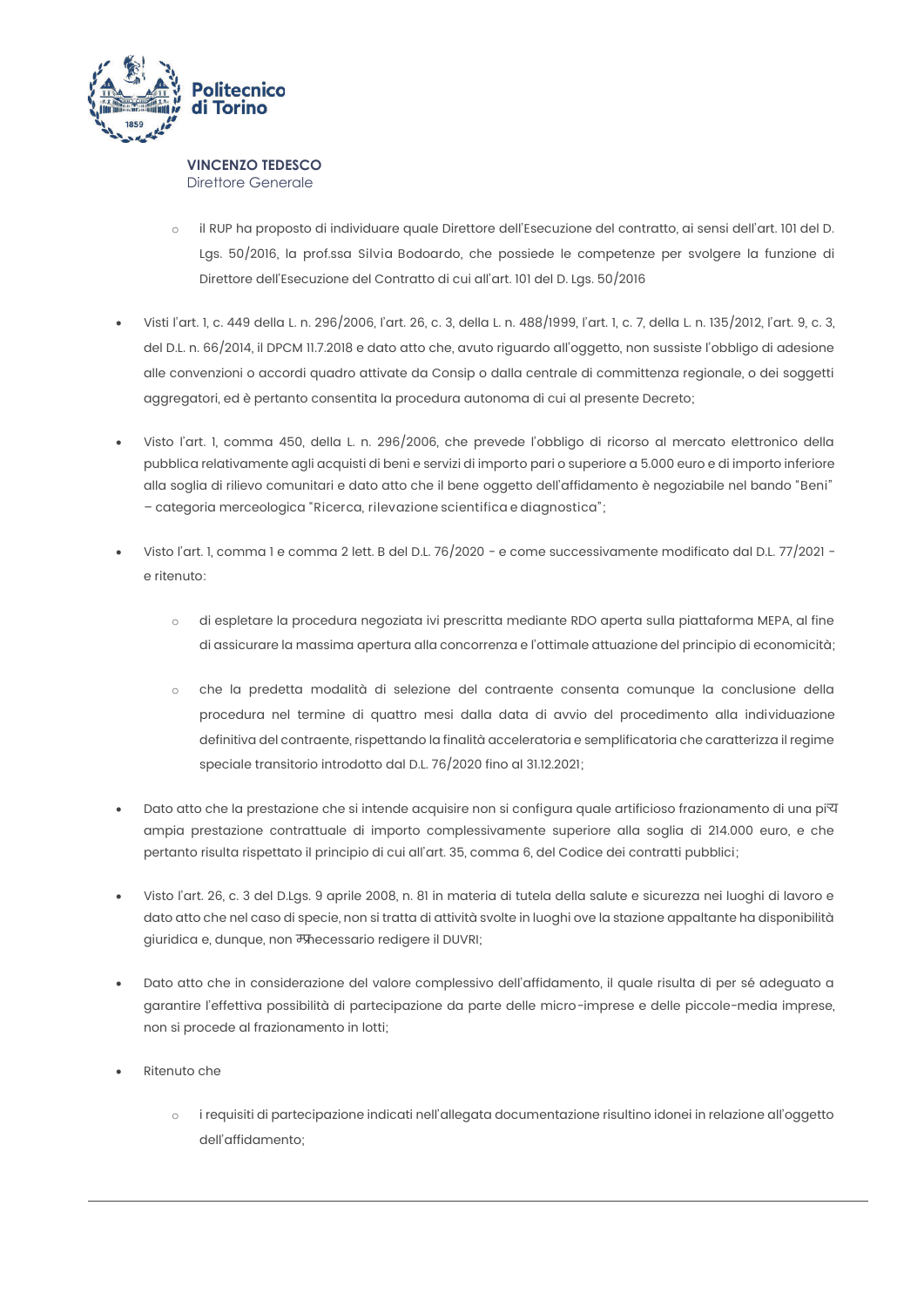

- le condizioni di esecuzione e le specifiche tecniche individuate nell'allegata documentazione non  $\sim$ risultino discriminatorie e rispettino la disposizione di cui all'art. 68 del D. Las. 50/2016;
- Vista la documentazione predisposta per la procedura di selezione del contraente di cui al presente decreto, e in particolare:
	- la lettera di invito:  $\sim$
	- il capitolato speciale d'oneri;  $\circ$
	- il quadro economico;  $\circ$
	- il prospetto riassuntivo degli incarichi relativi alle funzioni tecniche di cui all'art. 113 del D. Lgs. 50/2016;  $\circ$
- Dato atto che nell'esercizio della discrezionalità riconosciuta alla Stazione Appaltante dall'art. I, comma 3 del D. L. 76/2020 - la procedura di selezione del contraente di cui al presente decreto sarà affidata secondo il criterio dell'offerta economicamente più vantaggiosa, sulla base degli elementi di valutazione e dei pesi ponderali come fissati nell'allegata documentazione di gara, in quanto le caratteristiche oggettive dell'appalto inducono a ritenere che, ai fini dell'aggiudicazione, gli aspetti qualitativi dell'offerta concorrano in maniera determinante, insieme al prezzo, all'individuazione della soluzione più idonea a soddisfare l'interesse sotteso all'indizione della qara;
- Visti
	- la Legge 190/2012, recante "Disposizioni per la prevenzione e la repressione della corruzione e  $\sim$ dell'illegalità nella pubblica amministrazione";
	- l'art. 26 della legge 488/1999  $\circ$
	- l'art. 1, commi 449 e 450 della legge 296/2006  $\circ$
	- il Decreto Legislativo 50/2016  $\sim$
	- Visti gli artt. I, comma 2 ed 8, comma 1 del D.L. 76/2020, e come successivamente modificato dal D.L.  $\sim$ 77/2021, come convertito dalla L. 120/2020
	- Viste le Linee Guida ANAC n. 3, recanti "Nomina, ruolo e compiti del responsabile unico del procedimento  $\circ$ per l'affidamento di appalti e concessioni" e n. 4 recanti "Procedure per l'affidamento dei contratti pubblici di importo inferiore alle soglie di rilevanza comunitaria, indagini di mercato e formazione e gestione degli elenchi di operatori economici"
	- Visto lo Statuto del Politecnico di Torino, emanato con D.R. n. 774 del 17 luglio 2019 pubblicato sulla G.U.  $\sim$ 174 del 26 luglio 2019 in vigore dal 26 luglio 2019;
	- Visto il Regolamento di Amministrazione e contabilità del Politecnico di Torino (in particolare l'art. 62,  $\cap$ comma 2 lett. c), emanato con DR 218 del 03.06.2013;
	- Visto il quadro delle deleghe approvato con Delibera del CdA del 27.10.2020;  $\circ$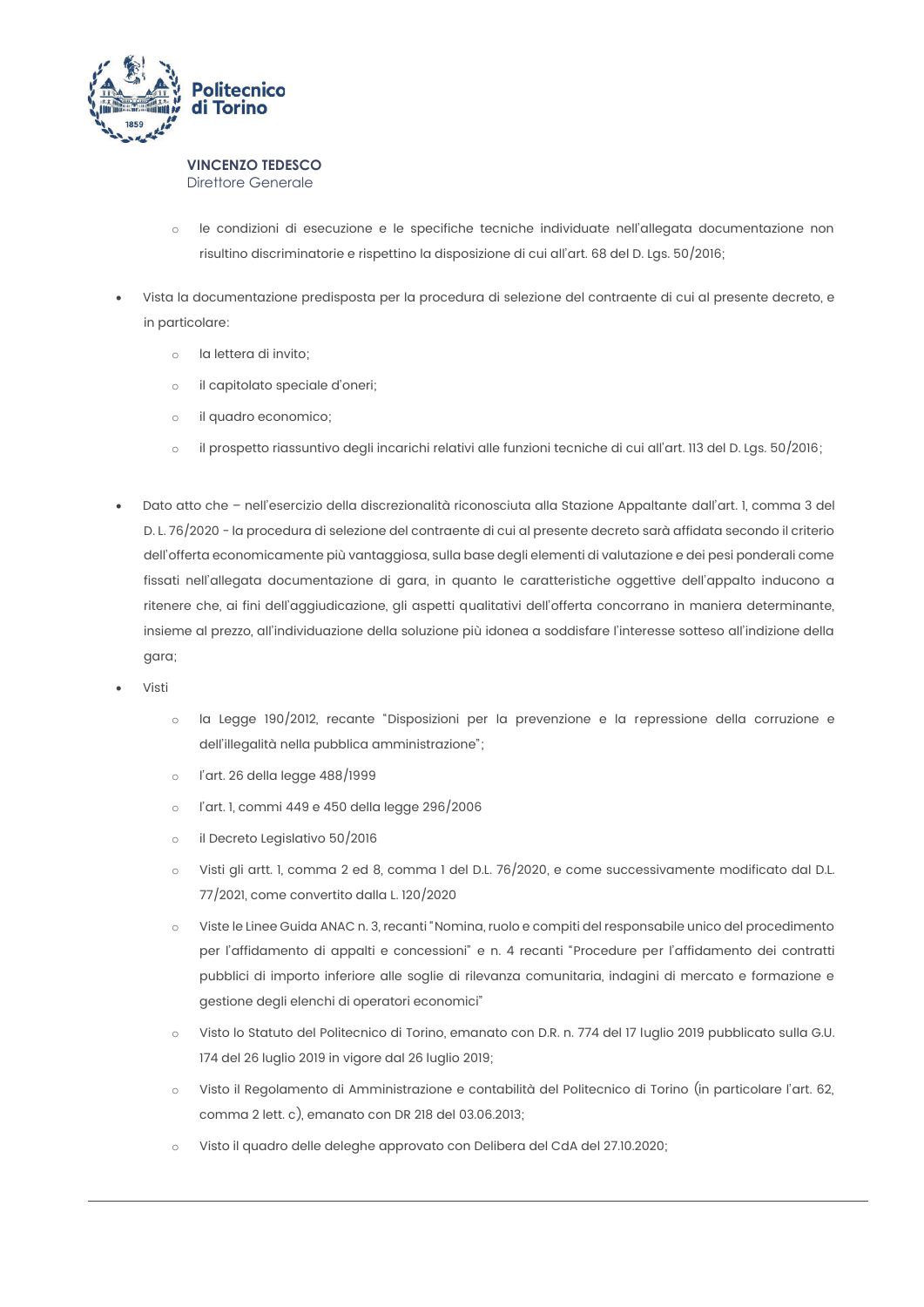

Visto il Programma Biennale degli acquisti di beni e servizi approvato dal Consiglio di Amministrazione  $\sim$ nella seduta del 22.12.2020 ed i successivi aggiornamenti del medesimo programma

# DECRETA

- 1) di procedere, per le motivazioni esposte in narrativa, all'acquisizione del bene in oggetto mediante procedura negoziata ai sensi dell'art. 1, comma 2, lett. B del D. L. 76/2020 e come successivamente modificato dal D.L. 77/2021, per un importo presunto a base di affidamento di Euro 188.000,00, oltre ad IVA;
- 2) di procedere all'aggiudicazione della procedura in base al criterio dell'offerta economicamente più vantaggiosa in quanto le caratteristiche oggettive dell'appalto inducono a ritenere che, ai fini dell'aggiudicazione, gli aspetti qualitativi dell'offerta concorrano in maniera determinante, insieme al prezzo, all'individuazione della soluzione più idonea a soddisfare l'interesse sotteso all'indizione della gara;
- 3) di indire apposita procedura negoziata mediante invito rivolto a tutti gli operatori economici abilitati al bando "Beni" - categoria merceologica "Ricerca, rilevazione scientifica e diagnostica";
- 4) di nominare la prof.ssa Silvia Bodoardo Direttore dell'Esecuzione del contratto stipulato all'esito della procedura di selezione del contraente di cui al presente decreto;
- 5) di approvare la documentazione indicata in narrativa, e in particolare:
	- la lettera d'invito;
	- il capitolato speciale d'oneri;
	- il quadro economico;
	- il prospetto riassuntivo degli incarichi relativi alle funzioni tecniche di cui all'art. 113 del D. Lgs. 50/2016.

### IL DIRETTORE GENERALE

- dott. Vincenzo Tedesco -

Firmato digitalmente da: Vincenzo Tedesco Motivo: Direttore Generale<br>Luogo: Torino<br>Data: 04/11/2021 10:10:02

**VC**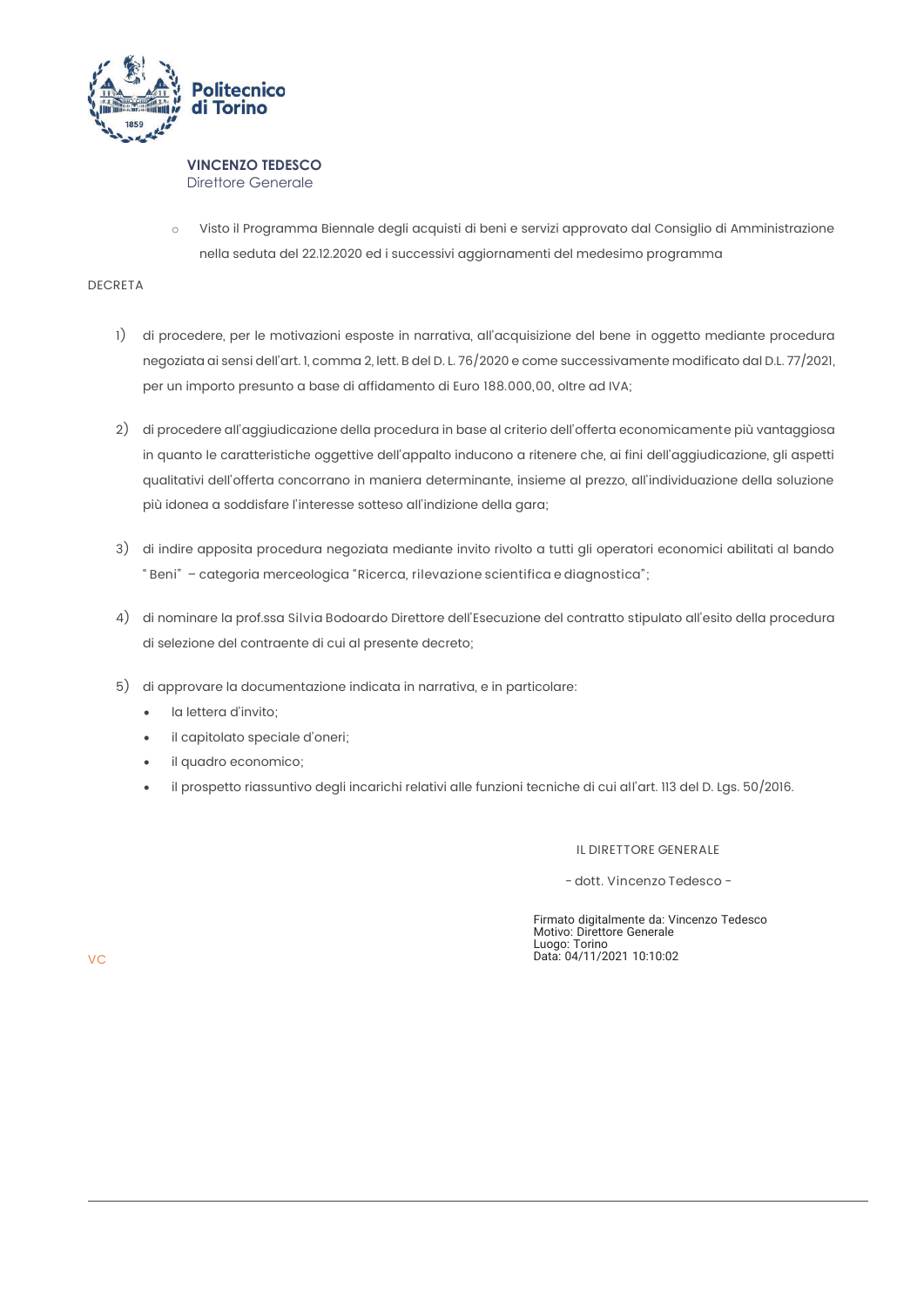|                                                                                                         | PROSPETTO DI RIPARTIZIONE DELL'INCENTIVAZIONE PER FUNZIONI TECNICHE DI CUI ALL'ART. 113 D.LGS 50/2016            |
|---------------------------------------------------------------------------------------------------------|------------------------------------------------------------------------------------------------------------------|
| GARA<br>$\mathbf{r}$                                                                                    | $-2021$<br><b>NEG-72</b>                                                                                         |
| <b>ID_PROG</b>                                                                                          | 183/2021                                                                                                         |
|                                                                                                         | Procedura negoziata senza bando, ai sensi dell'art. 1, c. 2, lett. b), del D.L. 76/2020, per l'affidamento della |
| OGGETTO                                                                                                 | fornitura di una Linea Pilota per la prototipazione di celle elettrochimiche (abase litio, litio-azoto e         |
|                                                                                                         | supercapacitori)                                                                                                 |
| Struttura richiedente                                                                                   | <b>DISAT</b>                                                                                                     |
| CIG-CUP                                                                                                 | 8958711231 - E12F20000470006                                                                                     |
| <b>JUI</b>                                                                                              | F00518460019202100094                                                                                            |
| <b>INCENTIVABILE</b>                                                                                    | $\succ$                                                                                                          |
| COD-FUNZIONE                                                                                            | NOMINATIVO<br>IMPEGNO INDIVIDUALE                                                                                |
|                                                                                                         | 25,00%                                                                                                           |
|                                                                                                         | 25,00%                                                                                                           |
| A1-Programmazione spesa                                                                                 | 25,00%                                                                                                           |
|                                                                                                         | 25,00%                                                                                                           |
| B1 - Predisposizione documenti gara                                                                     | 100,00%                                                                                                          |
| B2 - Controllo documentazione gara                                                                      | 100,00%                                                                                                          |
|                                                                                                         | 90,00%                                                                                                           |
| C1 - Predisposizione provvedimenti e contratto                                                          | 10,00%                                                                                                           |
| C2-Controllo provvedimenti e contratto                                                                  | 100,00%                                                                                                          |
| D - Supporto adempimenti ANAC                                                                           | 100,00%                                                                                                          |
| E1 - RUP                                                                                                | 100,00%                                                                                                          |
| E2 - Collaboratore RUP                                                                                  | 100,00%                                                                                                          |
| F1-DEC                                                                                                  | 100,00%                                                                                                          |
| F2-Collaboratore DEC                                                                                    | 100,00%                                                                                                          |
| GI-RUP                                                                                                  | 100,00%                                                                                                          |
| G2 - Collaboratore RUP                                                                                  | 100,00%                                                                                                          |
| RESPONSABILE UNICO DEL PROCEDIMENTO (per incarichi cod. El-<br>RESPONSABILE DELLA STRUTTURA RICHIEDENTE | PAOLO FINO<br>E2 - F1 - F2 - G1 - G2)                                                                            |
|                                                                                                         |                                                                                                                  |

**RESPONSABILE AREA AQUI (per incarichi cod. A1 - B1 - B2 - C1 - C2 - D)** MAURO CECCHI RESPONSABILE AREA AQUI (per incarichi cod. A1 - B1 - B2 - C1 - C2 - D)

Firmato digitalmente da: Paolo Fino<br>Organizzazione: POLITECNICO DI TORINO/00518460019<br>Data: 29/10/2021 17:31:17<br>Data: 29/10/2021 17:31:17 Organizzazione: POLITECNICO DI TORINO/00518460019 Firmato digitalmente da: Paolo Fino Unità organizzativa: PERSONALE Data: 29/10/2021 17:31:17

MAURO CECCHI

Frm atoligibilimente dis Nauro Cecci<br>Tell Robot Dis Below Pro Cecci Tell Robot Dis Below Pro Cecci Tell<br>Tell Robot Dis Below Pro Cecci Pro Cecci Tell<br>Service District Cecci Pro Cecci Pro Cecci Pro<br>Tell Robot District Distr cn=Mauro Cecchi, dnQualifier=202050004022, serialNumber=TINIT-CCCMRA70M27L219U, TORINO/00518460019, ou=PERSONALE, sn=CECCHI, givenName=MAURO Data: 2021.11.03 13:58:46 +01'00'ND: c=IT, o=POLITECNICO DI Mauro Cecchi